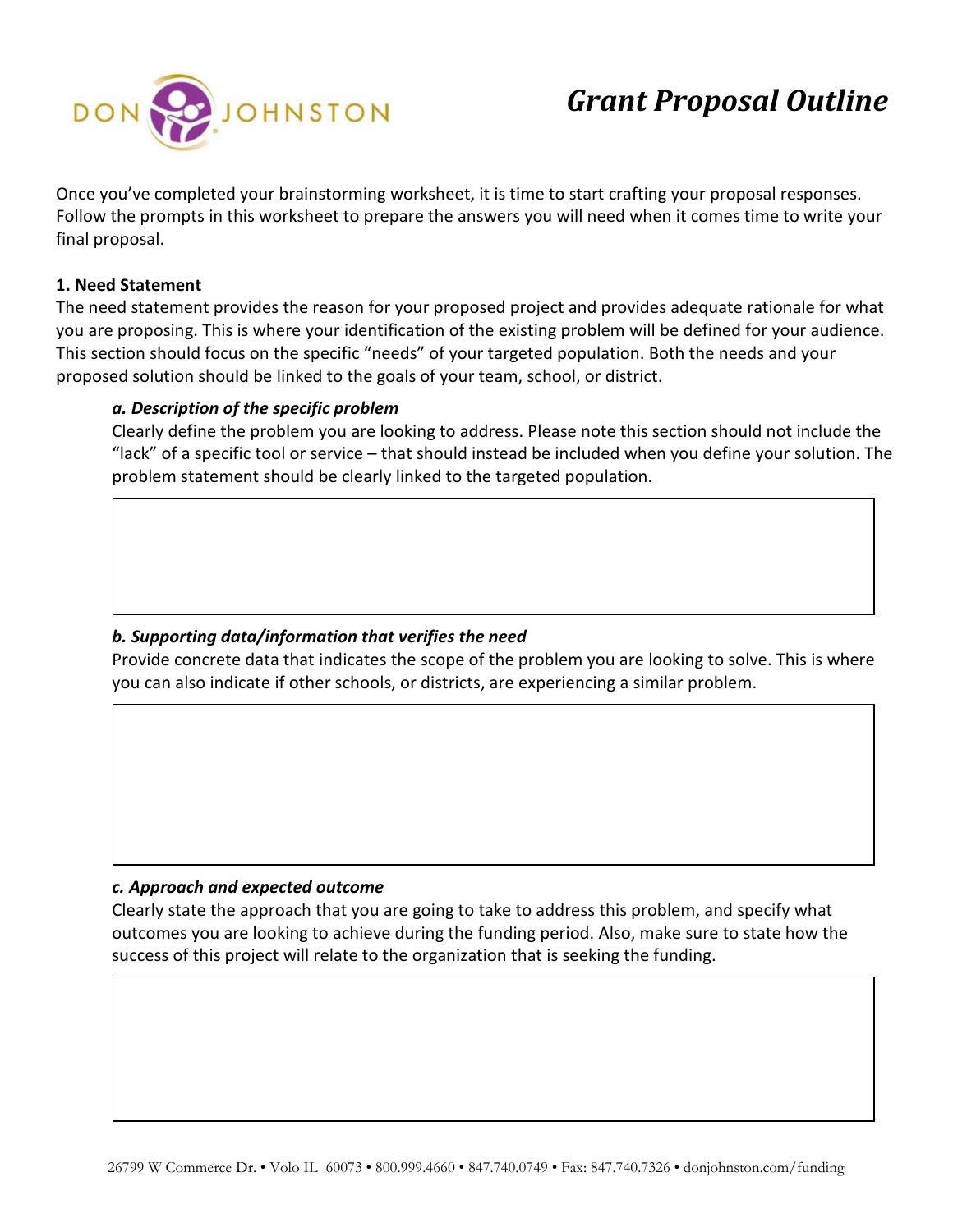

### **2. Measures of Accountability**

It is important that you define what will need to happen in order to solve the problem you've identified above. To make this process more manageable, it is best to outline the goals, objectives, and activities that you will take to succeed. By breaking the "big picture" into smaller pieces, you are able to articulate how you will be held accountable for your project.

### *a. Goals*

Draft a broad, general statement of what you are looking to achieve, including the long-term benefits you are hoping to attain. Make sure to state what will be different about the identified need.

### *b. Objectives*

These are specific and measurable statements that define the intermediate steps that must be taken in order to achieve a goal. The objectives include the who, what, and when of these steps. With competition for dollars so great, well-articulated objectives are increasingly critical to a proposal's success.

### *c. Activities*

Describe the methods and specific actions you are going to take in order to meet each above objective. Include two activities for each objective. However, the same activities may be used for several objectives.

In your description of your project activities, make sure to explain why these activities were chosen and indicate the appropriate sequence of activities.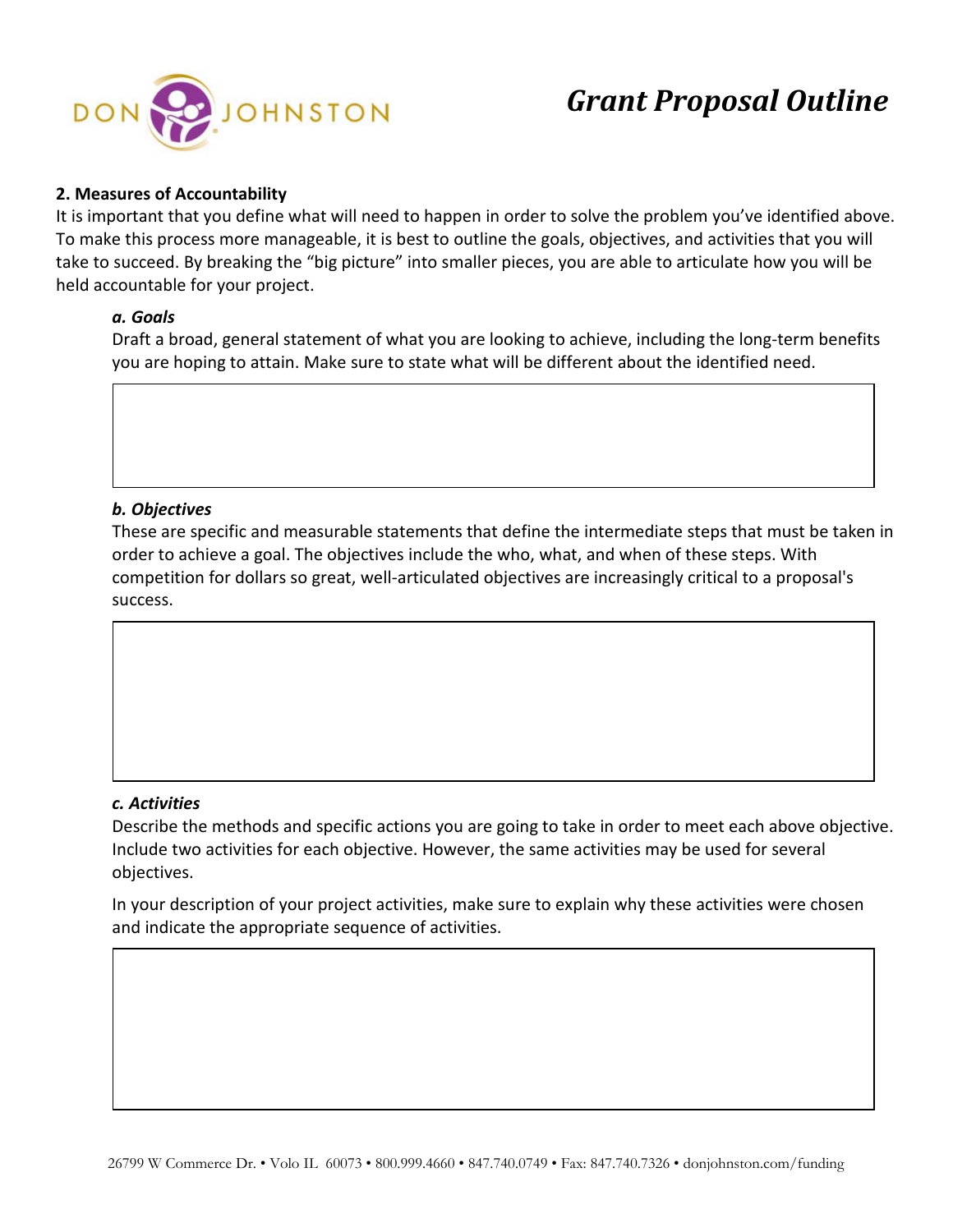

# *d. Timelines*

Think through the timeframe within which the above-described activities will take place. You can include timeframes for objectives and/or activities. Make sure to indicate to the funding group that you have clearly thought through what you will need to do in order to achieve your goal(s).

#### *e. Evaluation Plan*

The evaluation plan will define how you will measure the extent to which your plan achieves its stated goals and objectives, as well as the extent to which the attainment of your stated goals can be directly related to the implementation of your program. The evaluation plan will also measure whether the project was conducted in a manner consistent with your proposed plan.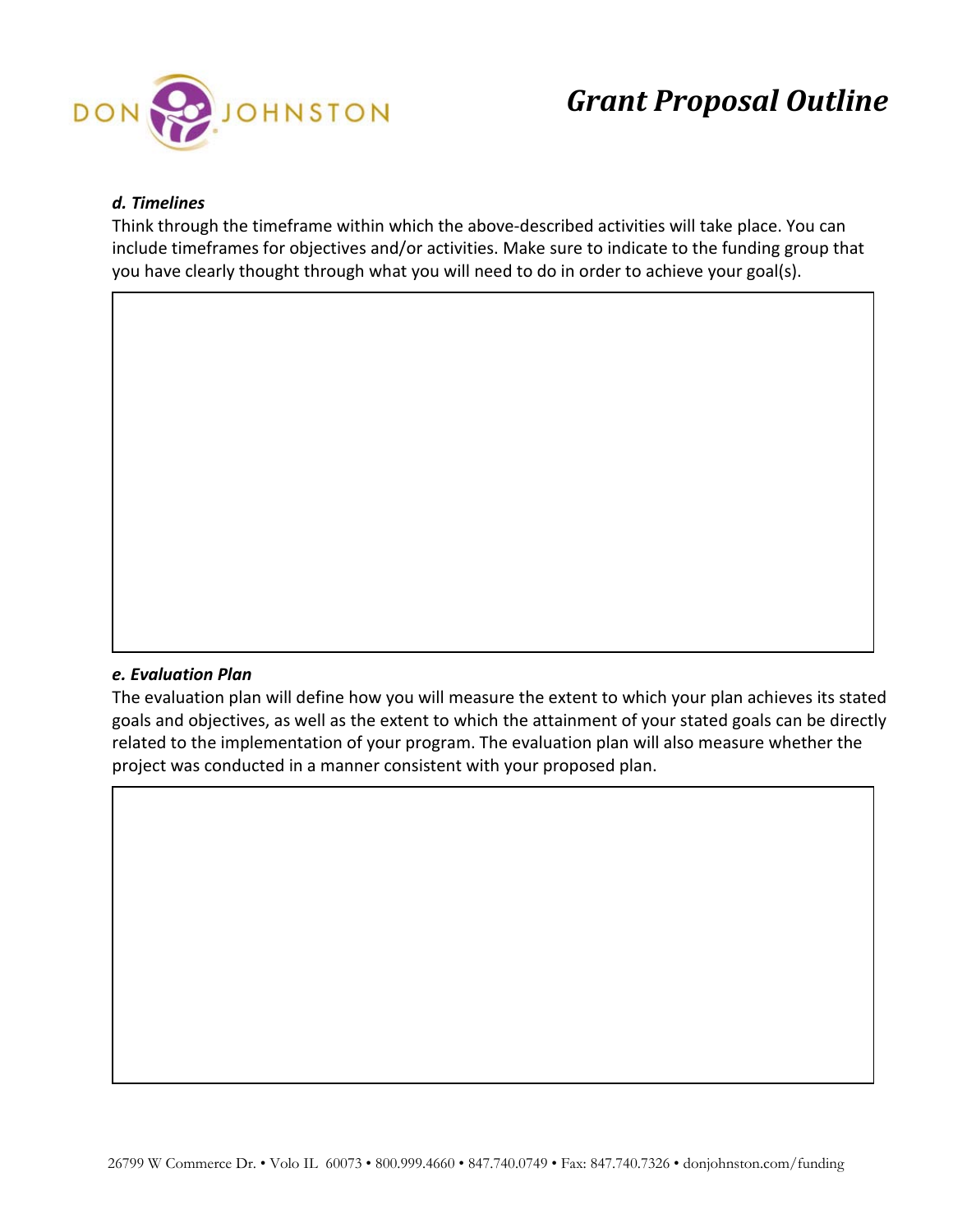

### **3. Plan of Action**

This section will be the "heart" of your proposal and will contain your proposed solution to the existing problem, the outline of your project, and the action(s) you are planning to take in order to achieve your expected outcome. This is also your opportunity to give your project a meaningful name, which can help your proposal stick out during review.

### *a. Project design*

Give a broad picture of what you are proposing to do and what you are expecting to accomplish. Make sure to clearly state your solution to the previously identified problem.

# *b. Project structure*

Provide a systematic plan of action – making sure to address the components you've defined above: goals, objectives, activities, and timelines.